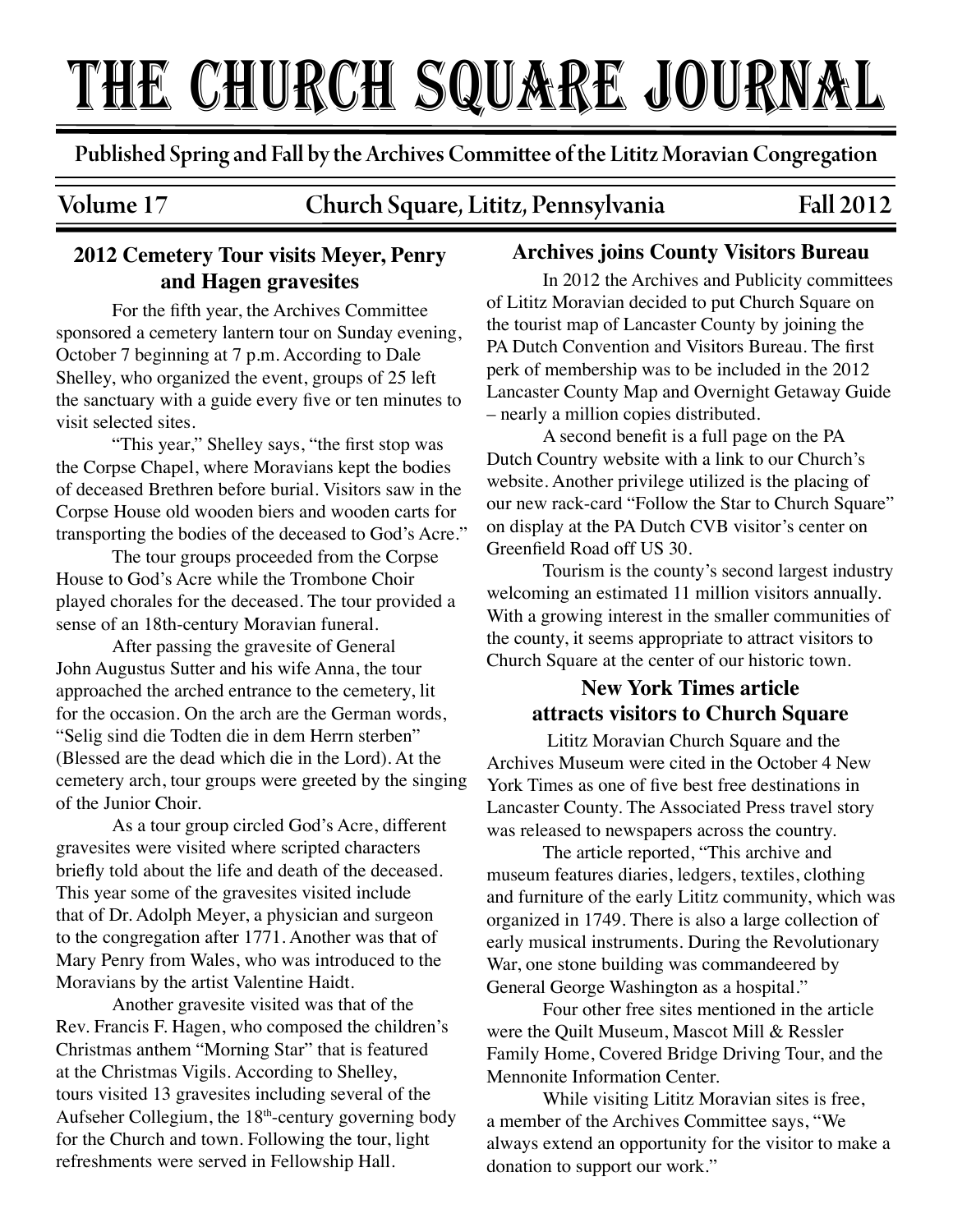## The church square Journal

Published Spring and Fall by the Archives Commi�ee of the Lititz Moravian Congregation *Contacts* Church Office 717-626-8515 for PDF subscriptions send e-mail with message "subscribe" to ChurchSquareJournal@gmail.com Online www.LititzMoravian.org *Editorial Commi�ee* Randy Reist, Chairman Anna Buch Dale Shelley Wayne LeFevre, Archival Editor Bob Sandercox, Managing Editor

## **Museum Electronic Catalog nearing completion**

Archives Chair Randy Reist announced at the Committee's October meeting that the digital museum catalog is now about 95% complete. "So far we have indexed our books, documents, and artifacts. The job before us is the cataloging of our artworks – paintings, drawings, photos and sculpture."

The benefits of the conversion from a hand-written catalog to its database equivalent, an eCatalog, are many, according to Reist. He enumerated several:

- Ease of data inquiry.
- Knowledge of what we have, where we find it, and what we've lost.
- Digital storage of object images.
- Seamless reliance upon automatic, off-site data backup.
- Ability to access and maintain our inventory appraisal for insurance purposes.
- Ease of generation of object tagging, UPC-like coding.
- Ease of sharing data online.

# *Message from the Archives Chairman*

When addressing the members of our Congregation's joint board at our retreat in January, I stated, "I am both honored and humbled to have been elected to the Board of Trustees." Once installed, my first decision was to assume the chairmanship of the Archives Committee. While I am not well versed in the detailed history of the congregation, I felt this chairmanship would allow me to 'absorb' information concerning the outstanding, rich historical heritage of our congregation. Born



*Chairman Randy Reist*

and raised in this church (I was baptized, confirmed, and married here), I am aware of the wealth of our congregation's rich history from centuries past.

 I recognize the accomplishments achieved during the past year: The restoration and repair of the 1793 Tannenberg organ that graces the Brothers' House chapel under the guidance of Phil Cooper; the installation of a new alarm security system in our Museum; and the publication of the visitor's brochure (Bob Sandercox), "Follow the Star to Moravian Church Square."

I recognize the high level of obligation exhibited by the members of our Archives Committee. I am extremely impressed with the great degree of devotion by our committee members to maintain and improve our already strong historical presence and heritage.

Given my Information Technology background, I am particularly interested in the conversion of church and museum artifact information from its current paper-based cataloging system to an electronic, twentyfirst century database. To that end, this summer saw the capture of ninetyfive percent of our museum's content data into a database, thus alleviating our reliance upon vulnerable hand-written lists. The database will allow for instantaneous data access and update, and will contain object type, its location, its donor, display location, its provenance, along with other critical pieces of museum-related information. I recognize that there is much to be done in our efforts to modernize our vast archival records, including the translation of the many 200-300 year-old member transcripts written in German.

Lastly, our Moravian ancestors, those of foresight who have led the way, bestowed upon us the responsibility of the stewardship to preserve our historical heirlooms. These objects are to be viewed and appreciated by ourselves, by museum visitors, and by those who follow along after us. We would be derelict if we were to fail in our efforts to preserve our historic treasures; forsaking history cannot be forgiven. Artifact preservation is a noble and humbling challenge and responsibility.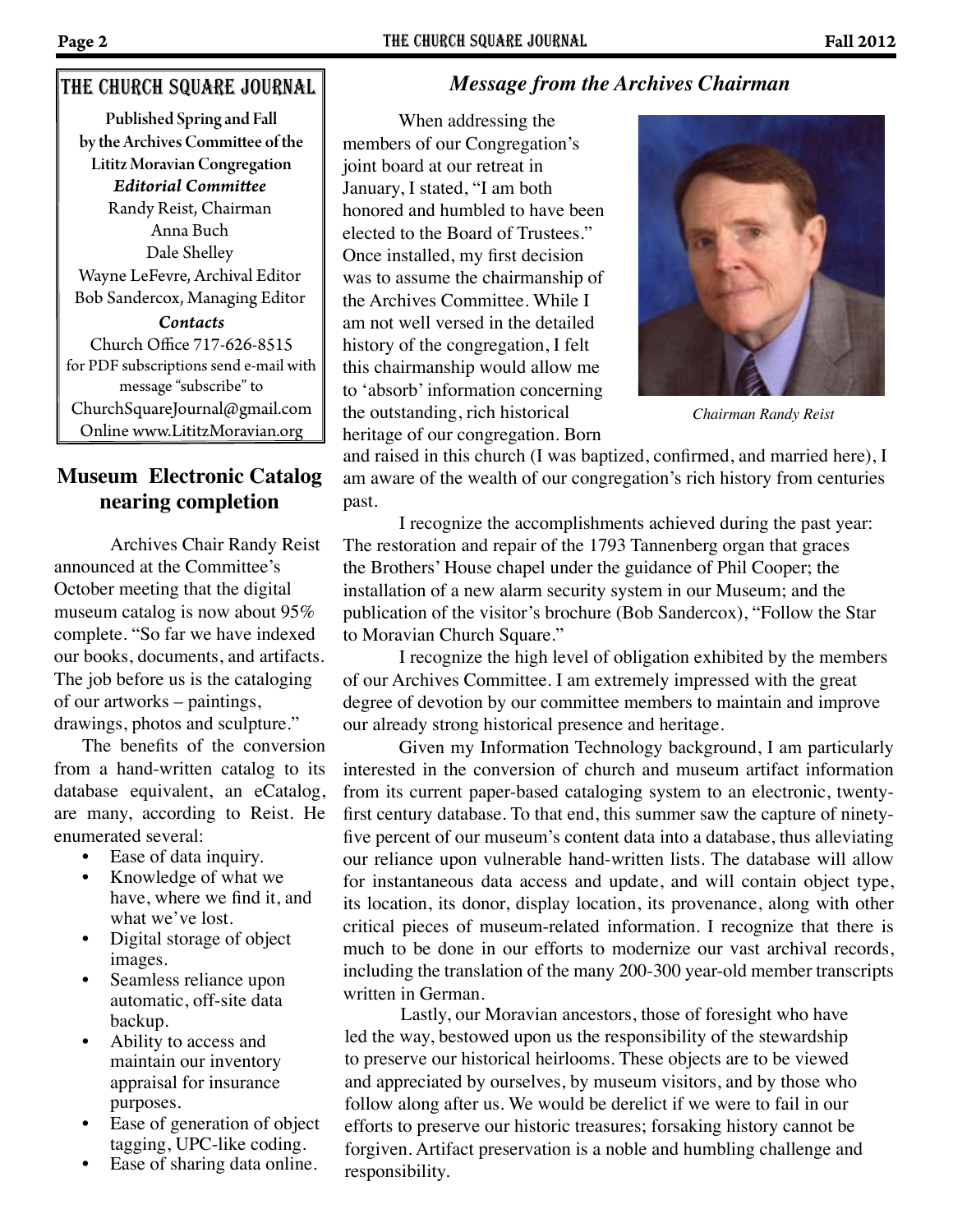#### *By Professor Scott Paul Gordon, Lehigh University*

In 1795 Mary Penry lived on the second floor of the Single Sisters' House. She had lived there for over thirty years, since the summer of 1762 when she, along with several other single sisters, had traveled from Bethlehem to establish a single sisters' choir in Lititz. Eight other single sisters occupied the same large room. At 60, Penry was the oldest of these nine room companions, several of whom were not yet 25. Everyone in Lititz worked at a trade or undertook an activity that contributed to the Moravian community, and most of these women spent their days spinning cotton. Penry spent some of her time "at a small Frame embroidering Sattin for Pincushions"—"an easy pleasing employment," she felt, "which provide<sup>[s]</sup> for my Necessaries." But this was not Penry's typical occupation. Most often, she said, "I sit at the upper end of the Room at a Window fronting the Street, a round table before me, behind me my Bureau with a Closet on the Top….writing at my Desk."



*Lehigh University professor Scott Gordon. who discovered rare 1775 broadside in the Lititz Moravian Museum in 2011*

Penry must have been at her desk constantly. She was the diarist for the Single Sisters' choir for forty years, which meant that, nearly every day during that long span, she penned an entry that recorded the most important activities of her "House." She also kept "the Accounts of our House, and wrote letters of Business." She wrote often to Lancaster's most important citizen, Edward Shippen, who routinely purchased stockings from Lititz's single sisters. In addition to these writings on behalf of her "House"—the daily diary, the account book, business letters—Penry kept up an extensive personal correspondence. It is one of the most remarkable surviving correspondences of an eighteenth-century American woman, both for its content and for its size.

Penry boasted that "I have a very large Correspondence with…many Creditable Persons in Philadelphia and elsewhere." We cannot now know just how large this correspondence was. The majority of the letters she wrote have disappeared in the two centuries since she wrote them. Thirteen letters that Penry wrote to her schoolmate Elizabeth Sandwith Drinker, the elite Philadelphia woman who married a rich Philadelphia



*Lititz Single Sisters' House Diaries now preserved at Moravian Archives in Bethlehem, Pa. Photo by Scott Gordon*

merchant, have survived, as have a handful of letters to other Philadelphia friends, including Catherine Wistar and Kitty Haines. But what makes Penry's surviving correspondence so remarkable are the letters she wrote to her family in Wales between 1793 and 1804. There are about twentyfive such letters, several of them stretching to 3,500 words, one to nearly 6,000 words. All told, Penry wrote over 50,000 words to these cousins. Gathering together all of Penry's letters that we know of—so far!—would form an archive of some 75,000 words.

These letters capture the variety of life—religious, political, economic, cultural—in the early Republic. Penry describes an ox that was roasted on the frozen Delaware River in 1797; her visit to an "African church" in Philadelphia in 1796; the 1794 Yellow Fever outbreak in Philadelphia and subsequent visitations, nearly yearly, of the same disease; the new "air Balloons" that some had proposed for transatlantic voyages; the suppression of the Whiskey Rebellion in 1795. She charts from letter to letter the rise and fall of rent prices in Philadelphia and of land prices in Pennsylvania's backcountry. She is always interested in economic matters, from the cost of food (brown sugar, veal, imported cheese) to the salaries of politicians (the "Salary for the President" is "25,000 Dollars and each Member of Congress 6 Dollars the day during their Session"). Penry was absorbed by national politics, even though, (Continued on next page)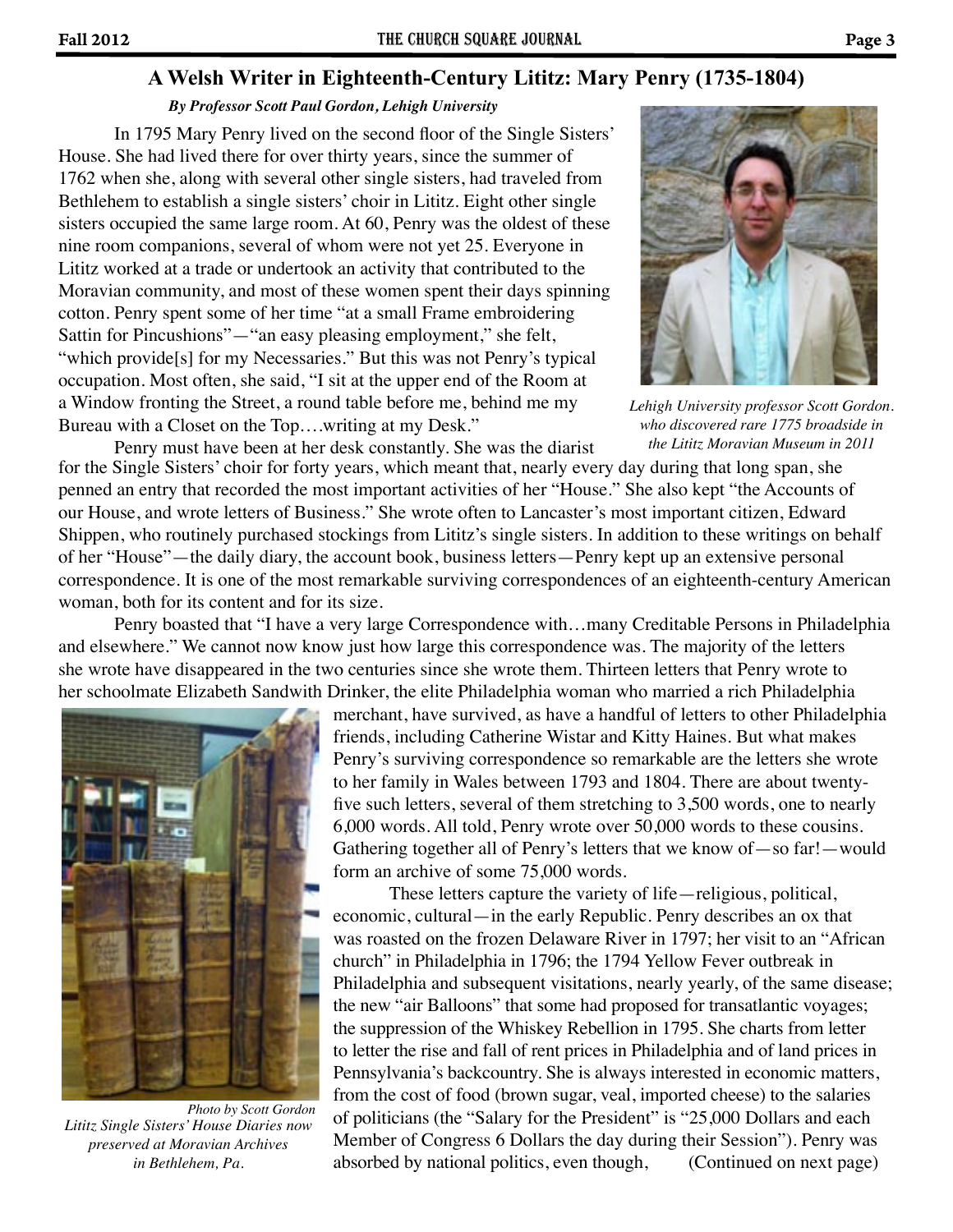#### **Mary Penry** *continued from page 3*

as she wrote, she resided in a small village of "300 or so souls" in rural Lancaster County. She mourned when her great hero, "my beloved Washington," "surrendered" his office after two terms. She had hopes for John Adams ("He bears a good Character, time will unfold, what he is; there is no saying anything as yet") but worried about Jefferson: "the quiet in the Land do not expect peaceable times, if he should be chose[n] to fill that office." "I am a great Politician," she confided in 1794, "but am very careful of speaking my Sentiments."

 Penry lived in America since she was nine, first in Philadelphia, then at Bethlehem, and, for the last forty years of her life, at Lititz, and her letters reveal that the American scene absorbed her. But she never thought of herself as American. "You are pleased to style me your dear American," she wrote her cousins. "Any title, provided that of Niece and Cousin be retained, is agreeable. But your Niece and your Cousin glories in being an European." "I glory in being a Penry and a Welsh woman!" she exclaimed in 1795—and frequently itemized the numbers, always very few, of Welsh men and women in Moravian congregations. "I am the only Welsh woman in our Congregation in America. The two Brethren, [Hector] Gambold and [John] Lewis, lie buried side by side in Bethlehem, the only Welsh men among us."

 Penry struggled to preserve her Welsh identity, but living in Lititz posed difficulties to that effort. "Having lived wholly among Germans, accustom'd



*Mary Penry lived on the 2nd floor of the Single-Sisters' House, pictured here in 1865 with the first student-body photograph as published in Linden Hall 1997 history, Changing Times.* to hear, read, write, and speak that language, constantly," she admitted, "my English tongue has sustain'd a material injury, which will account for the Germanisms, as I may call it, so frequent in my style." Once she traveled to Philadelphia to hear a Welshman preach in her "Native Tongue" at a Baptist meetinghouse. But Penry figured out how to make sure she would think of Wales every day. "The Map of Our Country," she told her Welsh cousins, "hangs over my Chair and I look often over it with Peculiar Pleasure." For forty years Mary Penry served Lititz's Moravian community: day after day, year after year, sitting at her desk on the second floor of the Single Sisters' House, she wrote official reports and tallied accounts. During all this time, her letters reveal, she never stopped dreaming of Wales.

# **Professor Scott Gordon gives Historical Society keynote address on topic: Mary Penry of Lititz (1735-1804) and the making of Moravian Women**

Lehigh University Professor Scott Gordon, who brought national attention to our Museum last year with his discovery of a rare 18th-century broadside in our collection, focused again on Lititz subject matter when he addressed the annual meeting of the Moravian Historical Society meeting in Bethlehem on October 14.

His topic, *Mary Penry of Lititz (1735-1804) and the Making of Moravian Women*, was of special interest to Lititz Moravians. Much of his research for this paper occurred in our Museum and in the archives of Linden Hall.

The keynote speech exposed the church's efforts to destroy the stories of significant women leaders in the Moravian Church. According to one report, the discovery of rare correspondence of Mary Penry displays that the eighteenth-century Moravian church, at one point, strove to produce independent, capable women ready to teach and lead others and that, later, it tried to forget.

The Historical Society's annual *ritual* meeting dates back to 1857. The meeting serves to share the Society's activities over the past year and provide the outline of future goals. This past year saw important changes in the organization, merging much of its operation with Moravian Archives in Bethlehem, while maintaining separate corporate entities.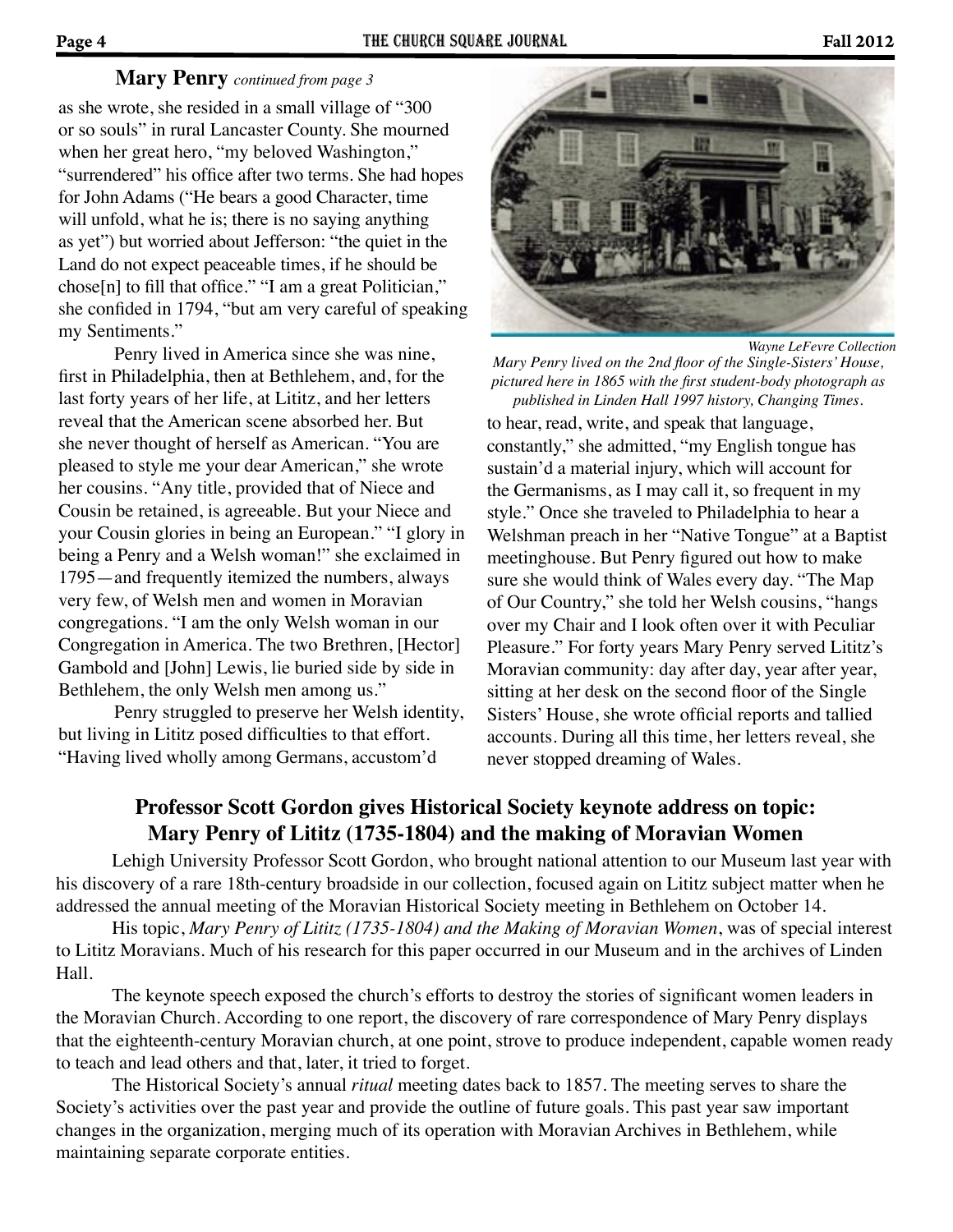#### **Bechler, Reed, and Leaman: A Trio of Tales**

*By Wayne B. LeFevre*

A relatively new publication which should be of considerable interest to Lititz Moravians, especially those who are fascinated by Moravian history and Moravian music with a Lititz connection, is Rev. Dr. Daniel Crews' slim volume, *Johann Christian Bechler. Bechler: pastor, teacher, administrator, composer, organist*. Bechler, who gave us the tune to Sing Hallelujah, Praise the Lord. Bechler, pastor of Lititz Moravian 1822-1829, whose portrait is in our museum collection. Published in 2010 by the Moravian Music Foundation, the booklet is an easily readable, yet comprehensive biography of one of Moraviandom's favorite composers.

 Shared here from the booklet are two incidents with that Lititz connection just mentioned. And they are both taken from the Rev. Dr. Walser Allen's 1972 presentation on Bechler that was subsequently published in the 1983 Moravian Music Journal.

 Brother Allen reports that a service was in progress in our Lititz church (no date given). The organist, unidentified by Allen, is seated at the 1787 Tannenberg organ in the west gallery (the Tannenberg that now stands in Fellowship Hall's rear gallery). Bechler was in the pulpit, but not for long. Displeased by the organist's playing, Bechler left the pulpit, strode back through the church, climbed the stair to the gallery, pushed the organist off the organ bench, seated himself at the instrument, and played the music in question in the way he thought it should be played! One wonders: who was the hapless organist?



*Wayne LeFevre, storyteller "par excelence," was the first editor of The Church Square Journal while serving as the Congregation's organist from 1963 to 1981. Now retired, he still recalls with pleasure all he has learned as a Lititz Moravian historian.*

 Then in 1829, Bechler was called to Salem, North Carolina to be pastor of the church (today's Home Moravian Church) and President of the Provincial Elders' Conference. Bechler inquired of the Salem Elders as to how he and his family should travel to Salem. The Elders decided it would be asking too much of the



*Johann Christian Bechler, composer of Sing Hallelujah, Praise the Lord and Pastor of Lititz Congregation, 1822-1829. Lititz Moravian Museum Collection*

Bechlers to take a steamboat down the coast and travel by carriage inland to Salem. So, they appointed their Brother Martin Hauser to drive his horse and carriage from Salem to Lititz, pick up the Bechlers, and drive from Lititz back down to Salem. This Brother Hauser did. For his time, his carriage and his horse, the Elders paid him the princely sum of 75 cents!!!

 The first of Walser Allen's two anecdotes listed above was evidently of doubtful authenticity, for it was eliminated in the Music Foundation's 1983 Journal. Both incidents are included in a typescript supplied by Brother Allen's widow, now on file at the Music Foundation.

 When this writer first visited Bethlehem in the early 1960s, the Rev. Dr. Walser Allen, quoted in the Bechler booklet, was head pastor at Central Moravian Church. It was a hot summer Sunday morning, and the church was not air-conditioned. Dr. Allen was in the pulpit. Tall and thin, with a great shock of snow-white hair, he was attired in a white or pale ivory "ice cream suit." It was abundantly clear to this observer as to why Bethlehemites, especially the young college crowd, referred to him as "The Great White Father!"

**Which sobriquet leads this writer to yet another colorful Moravian personality in Bethlehem:**  Single Sister Mary Snively. Sister Snively was a member of both Central Moravian Church and the Moravian Historical Society. If memory serves well, she was on the staff of the library at Moravian College. Sister Snively was quite tall and broad-shouldered. She always seemed to have either a grin or a smile on her face.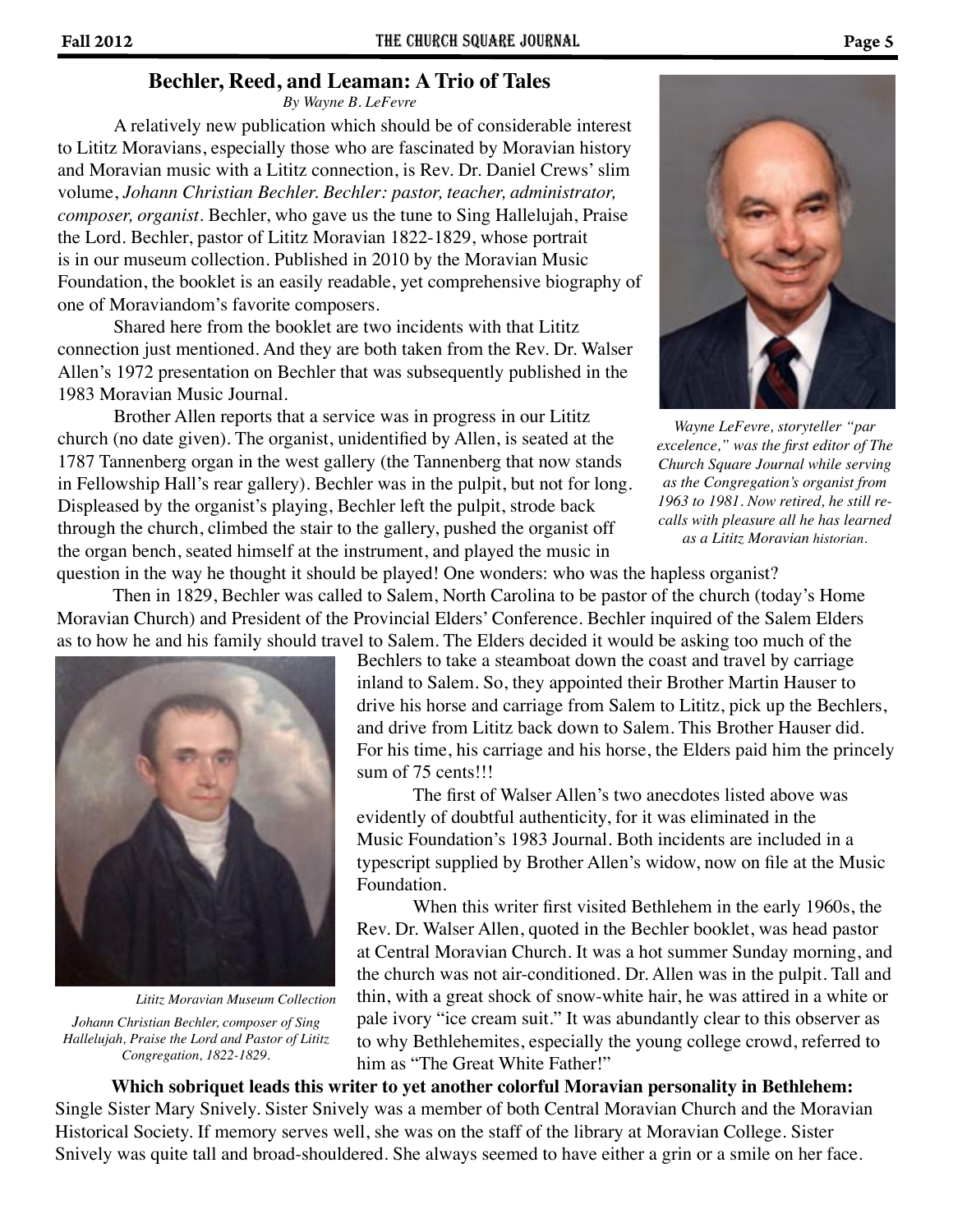And she was invariably dressed, at least in part, in the color green. The college students at Moravian dubbed her "The Jolly Green Giant."

 Today, both "The Great White Father" and "The Jolly Green Giant" dwell in the more immediate presence of our Savior. And this writer is pleased and privileged to have known both of them.

 Returning now to Brother Crews' booklet on Bechler, the reader will encounter the customary footnotes referring one to documentation authenticating the booklet's contents, including eight attributed to Tracy L. Reed and her 1973 Masters Thesis: *Johann Christian Bechler, Moravian Minister and Composer: the American Years 1806-1836*. This writer's first reading of the booklet and his notation of the Reed footnotes prompted no trumpet fanfares of instant recognition; only a faint murmur of "Hmmmm. Wonder who she could be?" A later reread of the booklet and a review of several personal mementos and – A-ha!! But of course! Lititz Moravian's very own Tracy Sprackling! Tracy Lynn Sprackling. Tracy Reed. Tracy L. Reed! And then: the fireworks and the rockets, the pealing bells and the trumpet fanfares! Lititz Moravian did it again! Hallelujah!

 In the 1960s, George and Audrey Sprackling and their daughter Tracy were members of Lititz Moravian and lived at Warwick Farms east of town. Tracy later sang with the Senior Choir and was both a dear friend and ardent supporter of this writer's work at the organ. A graduate of Lancaster Country Day School and the Connecticut College for Women in New London, Connecticut, she was presented to society by her parents at a tea dance and also at the Lancaster Assembly. On a gloriously beautiful Saturday morning in August 1970, Tracy married Michael B. Reed of Manheim. The outdoor ceremony took place at dawn, at sunrise, in the Heritage Center fronting the Single Brothers House. As congregation organist and a friend of the bride, this writer was asked to provide the music. Placed on the walkway beneath the trees was a harpsichord, the sound of which could be heard through the open windows of the de Perrot House, only a few yards distant, by Sister Blanche de Perrot, still abed at that early hour. Sister de Perrot later described the sound as that of "angels come down from Heaven." Wedding guests stood around the periphery of the Heritage Center and, at the ceremony's close, walked with the bridal party in procession out thru God's Acre to the far cemetery. Here, Tracy placed several blossoms from her bridal

bouquet on her father's grave. Then, all walked back thru God's Acre, thru Church Square and up Main Street to the General Sutter Inn for a champagne breakfast and dancing.

 Lititz Moravian's own Tracy L. Reed. Sing Hallelujah, Praise the Lord!

**The final episode** of this essay is of such length and complexity that a simple diary-type presentation will suffice.

September 1967. Telephone call from a Jerome Leaman, resident of Massachusetts, in Lititz visiting family. Native of Lititz. Family of the Church of the Brethren. As a boy, sang with Lititz Moravian's Junior Choir at Christmas Vigils when choir was directed by Barbara Bechtel (Mrs. Henry) Walter. Wished to see church and its post-fire restoration, and hear new organ.

Next day. Showed Leaman thru church; we each played organ. Then he tells me: In his teens, was attracted to the ritual, color and ceremony of a cousin's St. James' Episcopal Church, Lancaster. Became an Episcopalian. Soon transferred to St. Mary's Catholic Church, Lancaster. Graduated from a Catholic college in N.Y. City, became a cloistered Cistercian (Trappist) monk, named Brother Ephraim, at St. Joseph's Abbey, Massachusetts. Is secretary to the monastery's abbot. Correspondence ensued during following months.

April 1968. An Easter week's visit to the abbey. Every year, Saturday of Holy Week, Jerry (as he is now known to this writer) baked Moravian sugarcake for the monks' Easter breakfast, using recipe of Lititz's

Sister Elsie Becker (buried "on the row" in God's Acre; Sister Becker was known as the best sugarcake baker in Lititz!). Thursday afternoon: we walked to *Lac Marie* (Lake Mary), sat in pine woods overlooking lake,

*Wayne and Jerry at St. Joseph's Abby Photo provided by Wayne LeFevre*

had lovefeast: leftover sugarcake, coke. Sang Moravian hymns, including Jesus Makes My Heart Rejoice.

May 1968. Invitation to abbey for summer month's live-in observership with the monks, the first Protestant ever to be allowed this privilege!

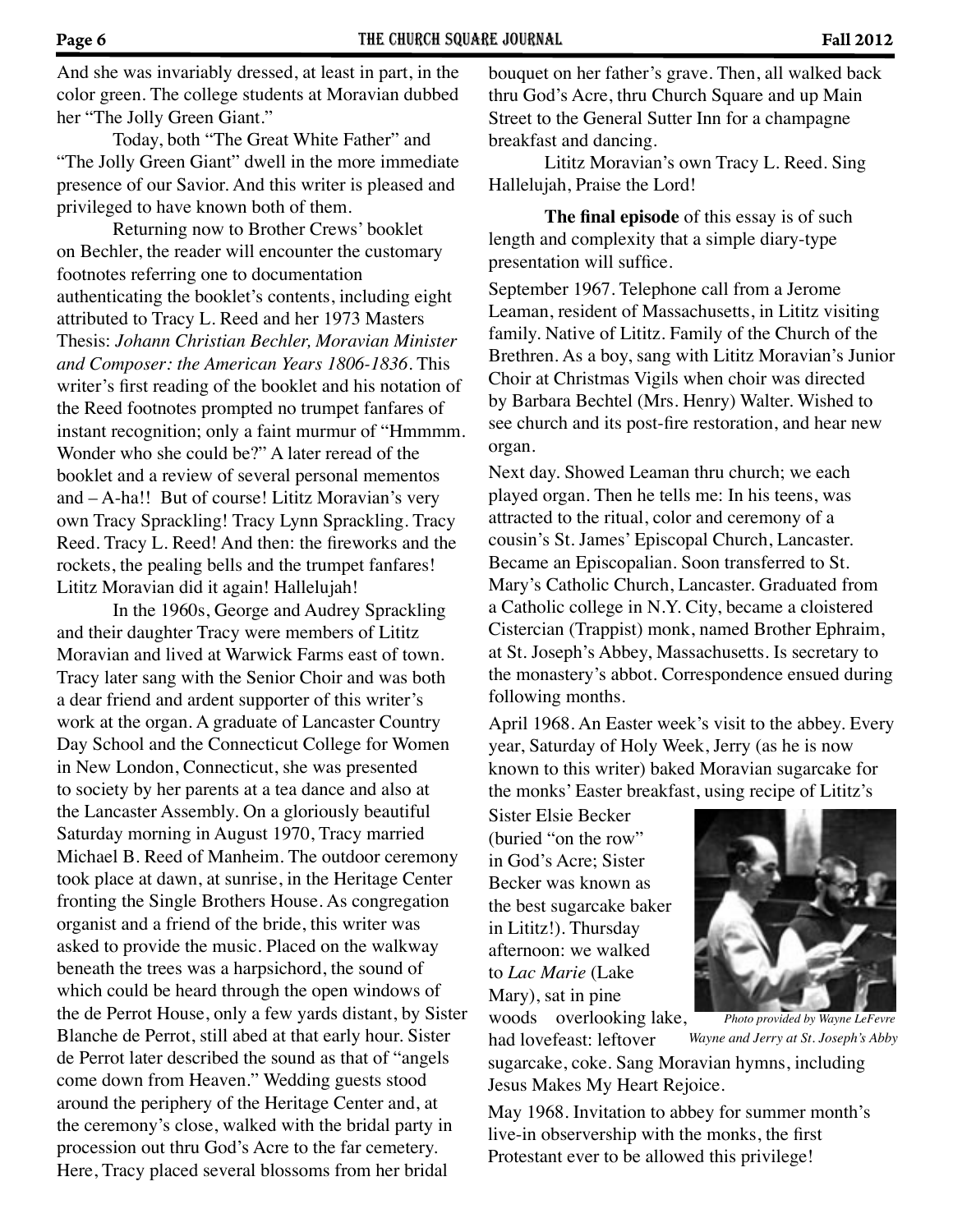July 1968. Arrived abbey. Lived as a monk. Played organ for daily mass. Jerry confides: his "inborn Protestantism is coming more and more to the fore." Monks impressed by display of Lititz Moraviana from my collection. Several wish to drive me home and attend August 13 Lovefeast.

Last day of month's visit: Sunday afternoon Moravian-style lovefeast in novitiate chapel. Buns baked by Jerry and Brother David. Jerry organist for lovefeast. Afterward, a priest to Jerry: "During the meal, the silent communion between the brothers gathered there was so strong, it was almost sacramental."

May 1969. Jerry on leave of absence from monastery. Back home in Lititz for two weeks, sings with Moravian choir at rehearsals and services. Earns masters degree, sacred theology, NY City's Union Seminary.

1974. Leaves monastic life.

May 1975. Library science degree, Columbia University; His term paper: *The Trombone Choir of the Moravian Church*. Reprinted in the Moravian Music Foundation Bulletin, Spring-Summer 1975. Employed music/art dept., Newark, N .J. public library.

Christmas 1975. Visits family in Lititz. Sings Christmas Eve Vigils with choir. Has left the Catholic Church. Joined First Moravian, N Y City. "I've come home!"

Post Christmas note to this writer: "Just a note

to thank you for the precious gift of sharing with you and the Lititz choir on Xmas Eve. It meant so very much to me. Xmas Eve at Lititz makes all the heartaches and anguish of daily life fade for a moment into that vision of glory and peace which we will one day possess fully."



*Marian Shatto and Jerry at 1978 Moravian Music Festival Picture provided by Marian Shatto*

June 1976. Moravian Music Festival in Bethlehem. Urge Jerry to attend. Shared room at Festival. Jeffrey Reynolds, director of the Trombone Choir, Downey Moravian Church, California, and trombonist with Los Angeles Philharmonic Orchestra, is leader of Festival's brass choir seminar. Reynolds, Jerry and

I: evening visit to local pub. Reynolds describes California project: recording Moravian hymns, etc., by trombones of L A Philharmonic and Downey Moravian Church. Needs writer of jacket notes. Jerry appointed.

Recording released on two LPs, one in late 1976, the other in 1981.

Never another word from Jerry. Abbey reports: he has left Moravian Church, has no church affiliation, and is "doing his own thing."

July 1989. Am asked to play organ for nephew's wedding in Linden Hall chapel. Arrive Thurs. afternoon to practice; park car street-side, foot of Church Square. Note hearse before Brothers' House, House door standing open. "Oh. A funeral. I wonder whose." After three hours practice, return to car. Hearse gone, door closed. Arrive home, open newspaper. Obituary page screams:

#### **Jerome Leaman**

It was Jerry's funeral!

Learn from abbey: died in his sleep of heart attack. Found three days later. Despite midsummer heat (in N Y City!), no sign of death, prompting undertaker's refusal to touch body. Body transported to Heisey Funeral Home, Lititz. Two monks travel from abbey to Lititz for funeral. Buried in family plot, cemetery

beyond God's Acre, far eastern edge bordering Linden Hall campus. Shares, with his sister, small low rectangular stone at very left edge of newly developed



*Photo by Wayne LeFevre*

*Jerry's final resting place marked by a simple stone giving his name and that of his sister Shirley Butzer*

memorial garden for cremains.

Today, in our Moravian Mission Gift Shop, the CD carrousel offers for purchase, *Music for All Seasons – Moravian Trombones – Chorales, Sonatas, Occasional Music*. With: Program Notes by Jerome Leaman.

May we say "our own Jerry Leaman?"

And so, dear reader, we see once again that Lititz Moravian has had and continues to have a farreaching influence which occasionally comes to our attention in ways both unexpected and delightful.

*Soli Deo Gloria!*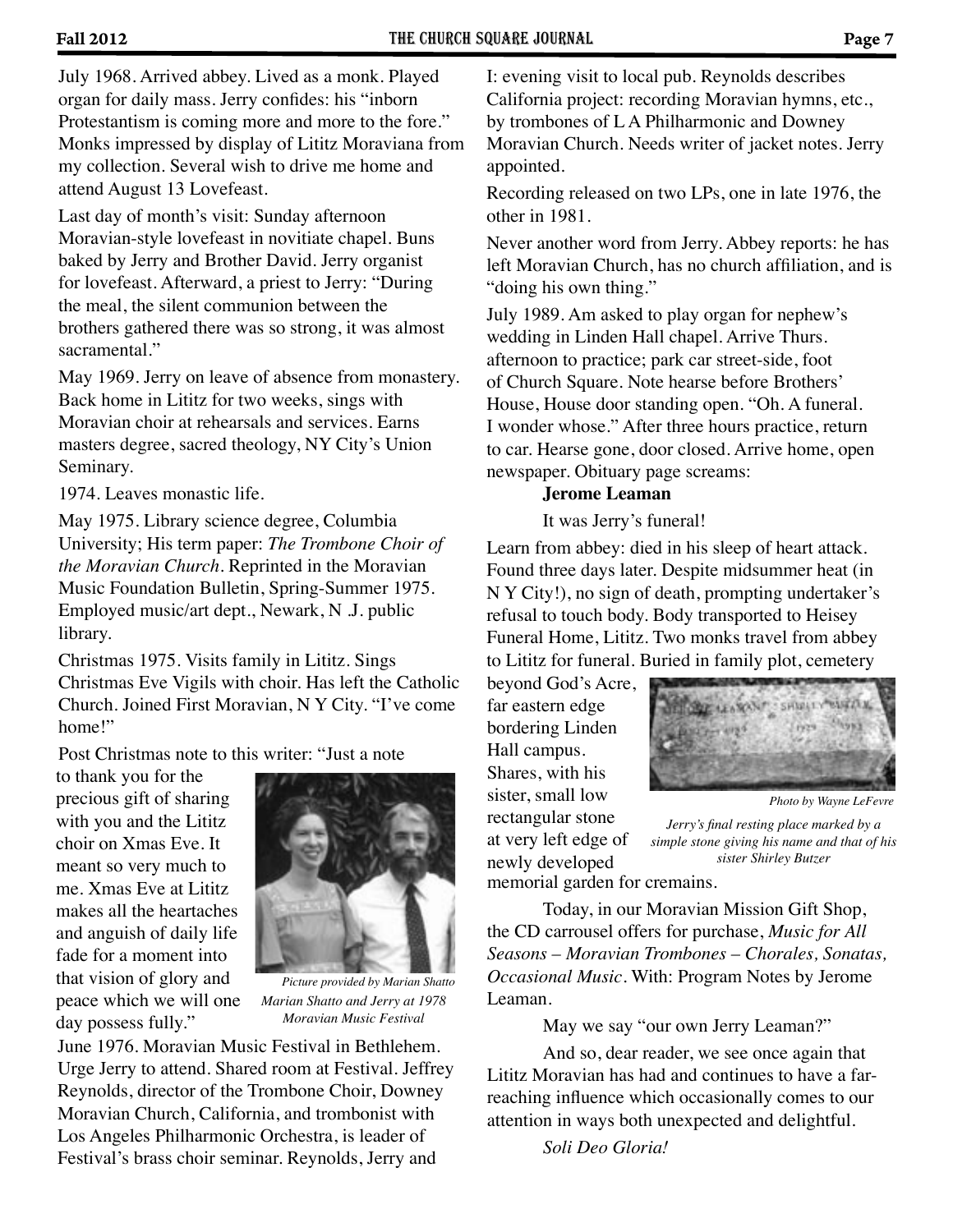## **Archivists preserve Old Privy**

#### *By Tom Wentzel*

In the side yard of the redbrick Grosh house at 136 E. Main St. (owned by the Lititz Moravian Congregation) sits an old "privy". This "necessary" was likely constructed in the early 19<sup>th</sup> Century when the Grosh house was built, but on close examination it is evident that it had been modified over the years. Its latest incarnation is a three-door privy, plus an additional room that's been referred to as a "waiting room". Unfortunately, the ravages of time have rotted the floor and some of the support beams, and parts of the brick and stone walls are crumbling and leaning. The pits had been filled in years ago.



*Photo by Tom Wentzel*

*Standing just to the rear of our Museum building, at the back of the Grosh House property-line, was this 3-door necessary facility, perhaps the last such utility in town. Removal of the Privy from this location opens possibility of Gift Shop access from Main Street.*

A few months ago, it was brought to the attention of the Archives Committee that the outhouse was slated to be torn down. After some discussion, it was determined that this old structure was a fading piece of congregation and Lititz history, and should be preserved. The Archives Committee voted to oversee and fund the deconstruction and reconstruction of this historic and increasingly rare structure. The decision was made to disassemble the old "thunder box" and rebuild it in the back yard of the gift shop, only a few steps away from where it currently rests, using much of the original materials in the reconstruction. (This move, by the way, allows a clear path through the yard for a potential walkway from Main St. to the Moravian Gift Shop.)

Two volunteers from the Archives Committee spent a crisp Fall morning with hammers and pry bars, knocking apart the old siding and beams. A few interesting notes about the privy. Only one of the privies had its original seat intact. And this one happened to be of the "two-hole" variety; a large hole for adults and a small



*On a foggy morning, Tom Wentzel sits atop former privy, carefully dismantling metal roofing Photo by Bill Oehme*

one for children. The smaller-cut hole was a simple safety measure, for obvious reasons.

The "waiting room" section of the privy (East side) could date to about 1908, when the Home for Aged Women was built (currently the Archives building). Some of the same pink cement bricks used in the construction of the Home were used in the foundation walls of the "waiting room".

The main three-door section of the outhouse (actually three separate privies divided by wooden walls) was constructed from wood that was sawn in both the  $18<sup>th</sup>$  and the  $19<sup>th</sup>$  century. The saw kerf marks on the siding used in this part were cut using the old 'pit saw' method, in use before the invention of the circular saw, which only came into wide use about the time of the Civil War. This siding was attached with

'cut' nails, the old square kind. These were machine made nails, but were in wide use through the 19<sup>th</sup> century. The first privy door is a typical paneled construction, with pinned mortise and tenon joints. This type construction was quite common at the time the Grosh house was built. The remaining two doors proved to be very interesting. They are constructed from very wide planks of wood with tongue and groove joints, with a support board nailed across them on one side to hold everything together. Additionally, the nails in these boards are the "rose head" type nails, typical of hand-wrought nails of the 18<sup>th</sup> century. An interesting side note is that a nail smith shop was in operation behind the Brothers House as well as across Main Street behind the Muller House. Perhaps these nails were wrought only a few steps from where they now reside?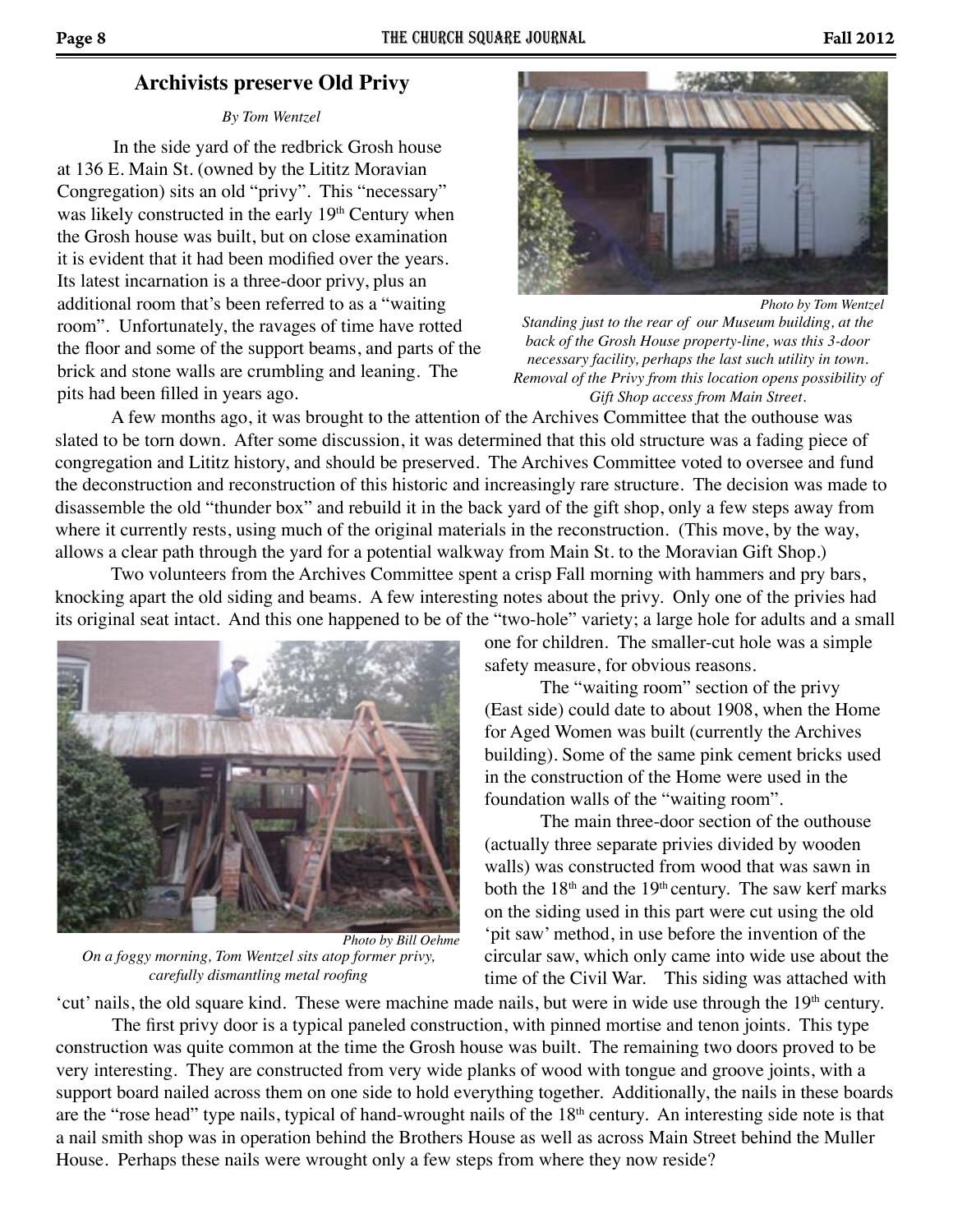Interestingly, these doors match those in the basement of the *Gemeine haus* (built 1763). These doors can be seen when one walks from the old Coffee Kitchen, down the steps, through the 'candle storage room' and into the arched cold cellar (possibly the original Corpse House). It's the conclusion of several Archives members that these doors were a way to recycle



*Bill Oehme, former Archives Committee Chair, dismantles a Privy wall Photo by Tom Wentzel*

old doors that were no longer in use but not discarded.

A few more tidbits: the west wall has a louvered vent cut into it, with a little glass-paneled door that could be opened or closed to freshen the air. And, no, there was no Sears Catalog hanging on the wall. There was, however, an insect-ravaged roll of TP hanging on an old metal toilet tissue holder.

The reconstruction date of the privy has not been set, but should happen in the coming months. The Archives Committee is happy to take an active part in the preservation of an item that was at one time taken for granted, and is now a disappearing part of the American landscape.

# **Treasured Tannenberg Organs require attention and high maintenance**

*The following are edited excerpts of an article placed in the Spire by Archives Chair Randy Reist to bring to the attention of the Congregation the need for better funding of our treasured Tannenbergs*



*Architect's drawing of installation of 1787 Tannenberg Organ in the Fellowship Hall*

 Our congregation possesses two of the nine known playable Tannenberg organs IN THE ENTIRE WORLD. The older of our organs was built by the Master Organ-Builder, David Tannenberg in 1787 and can be found in the organ loft in Fellowship Hall. If you are fortunate enough to be in the vicinity of Fellowship Hall during the day, you are apt to hear a beautiful hymn emanating from the loft. Our resident Tannenberg expert, organist, and Music Director, Phil Cooper is heard applying his talent and expertise in putting the antique instrument through its paces. You might hear the work of such composers as J. S. Bach, Johann Pachelbel, Johann Krieger, Georg Philipp Telemann, along with many other German composers wafting throughout the hall. The organ provides a most pleasing sound - a mature, full tone typical of a Tannenberg instrument.

 Our second, smaller organ resides on the floor below in the chapel. Tannenberg completed this instrument in 1793. It too is still played on special occasions in our small chapel. Dorothy Earhart, our premier museum and sanctuary tour guide, might be heard playing this organ while providing her historical expertise as a part of her leading one of her tours.

 Maintaining our treasured organs, a responsibility of the Archives Committee, requires meticulous effort. The tuning of these organs requires special tools to flare and constrict the end of the metallic pipes to attain just the right pitch.

 Also our organs require a critical minimum level of humidity to protect against deterioration of the components such as the leather bellows that provide air to the pipes to produce their beautiful sound. Both Organist, Phil Cooper, and our Sexton, Matt Good continually monitor the humidity level in Fellowship Hall to protect against undue wear and potential damage.

 This year, the direct and indirect costs to maintain our Tannenberg organs in playing condition is expected to be close to \$10,000. If we as a congregation truly cherish our historical objects, then we must be held responsible for the proper care and passage of such objects to those who follow. The Tannenbergs are, in a much broader sense, part of our national, and yes, even our global heritage. When considering your donation, or bequest to the Congregation, please be mindful of our treasured Tannenbergs.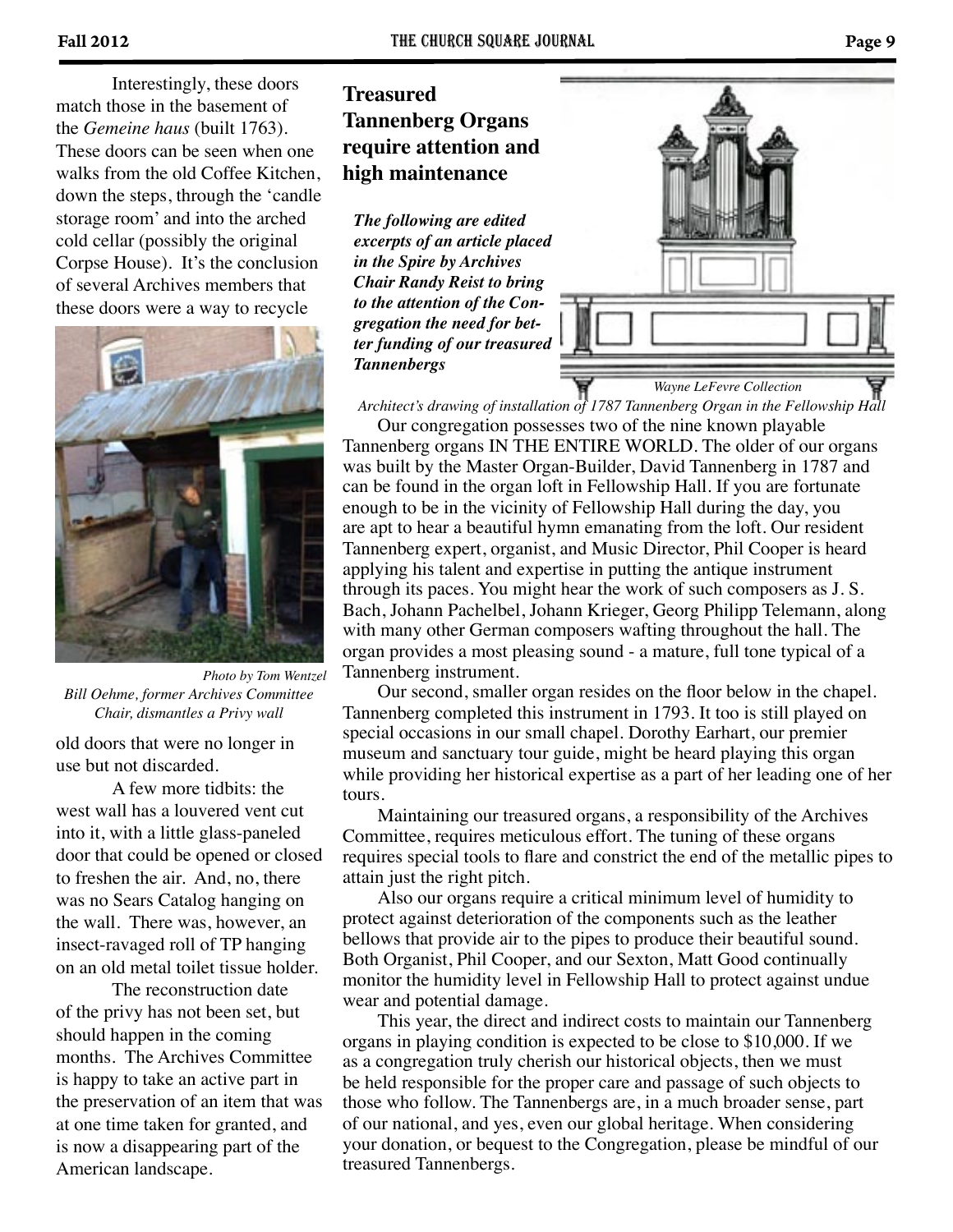# **Brass in Lititz**

For outdoor musical leadership the Moravians long favored the Posaunenchor, or Trombone Choir, the trombone being in the  $18<sup>th</sup>$  century the only fully chromatic brass instrument and thus most suited for accompanying outdoor singing. There is record regarding Easter of 1766 that "the congregation was awakened early with music." This may have been the playing of trombones, or of the pair of waldhorns that were the first brass instruments acquired by the congregation. Those waldhorns, dated circa 1762, today can be found in the Brass Room of the congregation's museum. *By Marian L. Shatto*

The Lititz Trombone Choir was formally organized in 1771, and has been a continuously



*Photo by Carl Shuman*

*21st-century Trombone Choir leads procession to God's Acre on Easter morning 2012.*

functioning ensemble ever since. Its members still carol through the streets of the town in the pre-dawn hours of Easter Sunday, calling the faithful to worship the risen Christ. It also maintains a full schedule of



*Mid-18th-century Waldhorn, or hand horn, on display in the Lititz Moravian Museum. Wayne LeFevre Collection*

performance and worship leadership throughout the year, providing pre-service preludes on the lawn of Church Square, accompanying hymns during morning worship, and representing the congregation at community gatherings on a regular basis.

Southern Province at the funerals of both musicians and clergy.<sup>1</sup> The Trombone Choir also continues the centuries-old practice of playing death announcements for congregational members. A hymn appropriate to the station in life of the deceased is played, followed by a verse of the Passion Chorale. At a time when most congregational members lived within hearing distance of the church green, these announcements were played outside on the evening of the death. They are now incorporated into the prayer time in morning worship on the Sunday following the death they announce. A third chorale, Requiem (602 A), is added for those who were members of one of the musical choirs of the congregation. Originally reserved for Trombone Choir members but now played for all Lititz Congregation musicians, this lovely chorale tune, by English church organist Joseph Barnby, is traditionally played by church bands in the

During the past three-quarters of a century just four directors have headed the Trombone Choir. John W. Keehn had the longest tenure to date, serving from 1938 until his death on January 2nd, 1979. The years of his directorship saw a great increase in membership of the Trombone Choir and an expansion of the choir's musical presence in Lancaster County and beyond. A gifted arranger, Keehn added a number of chorale arrangements featuring a decidedly "Big Band" sound to the choir's library.

After the death of John Keehn, John Yerger directed for about two and a half years. Though his time in the position was brief, Yerger took the significant step of including women in the Trombone Choir, an organization which to that point had been all male in membership. Jean Doherty took over direction of the choir in 1981, continuing the expansion of choir membership and involvement in the life of the community. In 1989 and again in 1994 she organized Moravian Brass Festivals, hosted by the Lititz Congregation and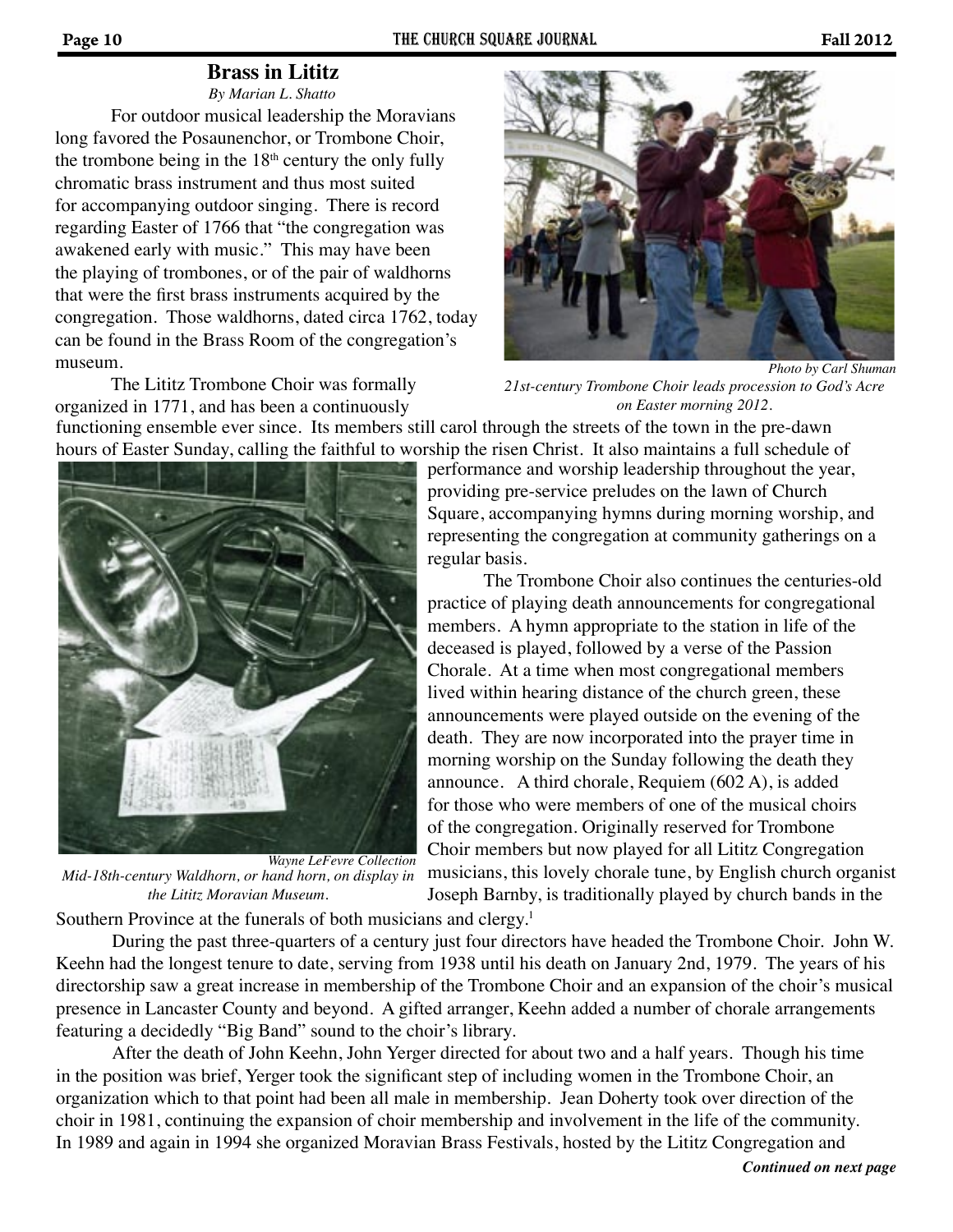including players from throughout the Eastern District and beyond. After directing for more than 15 years, Jean Doherty retired as Trombone Choir director in 1996. Marilyn Winfield, already on the music staff as director of the Memorial Handbell Choir, was named director in early 1997 and continues in the position to today.

On the second floor of the Archives Museum are two rooms devoted to the instrument collection of the Lititz Moravian congregation. Some of these instruments were used by church orchestra and trombone choir members over the decades. Others have simply been donated to the church and put on display. Most were serviceable instruments in their day and have been honorably retired. A few are truly significant gems.



*Trombone Choir in 1961 under the direction of John Keehn Wayne LeFevre Collection*

The oldest set of slide trombones in the Brass Room was acquired by the congregation between 1774 and 1803. A second set dates from 1825. Neither set, alas, is now in playable condition. For anyone who thinks of the trombone as an instrument nearly as long as its player is tall, seeing the sopranos and altos is fascinating and instructive. The soprano is about the size of the modern trumpet, but with a slide instead of valves. It is difficult to resist an initial reaction of, "Oh, isn't it cute!" But this is no toy. I am told by brass players who have made the attempt that it requires considerable skill to achieve a pleasing tone and accurate



*Wayne LeFevre Collection*

*Some of the brass, and other early Lititz musical instruments on display at the Lititz Moravian Museum.*

pitch.

The most unusual of our brass collection are two bass horns, the ophicleide and the serpent. Here is the problem: To produce low pitches on a wind instrument, the column of air vibrating within the bore must be lengthened. At a certain point the instrument becomes too unwieldy to hold, nor can the player's fingers stretch sufficiently to operate the mechanism which changes the pitch from one note to the next. How then to bring the operating parts of the instrument within reach of the performer? The modern tuba solves this problem by wrapping itself into a multi-coiled oval, easily cradled in the player's arms.

Earlier solutions to the challenge, however, produced a variety of shapes and designs. The ophicleide, a member of the keyed bugle family, doubles back against itself in a manner similar to a bassoon, with a rather narrow bell pointing straight up above the player's shoulder. The example in the Lititz collection was built circa 1830 by an unknown instrument maker and is in reasonably good condition.

Far more peculiar is the serpent horn. Fashioned of a wood frame covered in leather, and ending in a brass tube fitted with a cupped mouthpiece, the serpent is neither quite woodwind nor quite brass. Its undulating design recalls to mind those grainy photos one sees in magazines purporting to prove the existence of the Loch Ness monster. A member of the cornet family (not to be confused with the modern cornet), the serpent enjoyed its greatest popularity in 18<sup>th</sup> century France, where it was much used as a church instrument. Orchestral scores by Handel, Mendelssohn, and Wagner, among others, also call for its sound.

The serpent horn housed in Lititz is attributed to Heinrich Gottlob Gütter, instrument builder of

*Continued on next page*